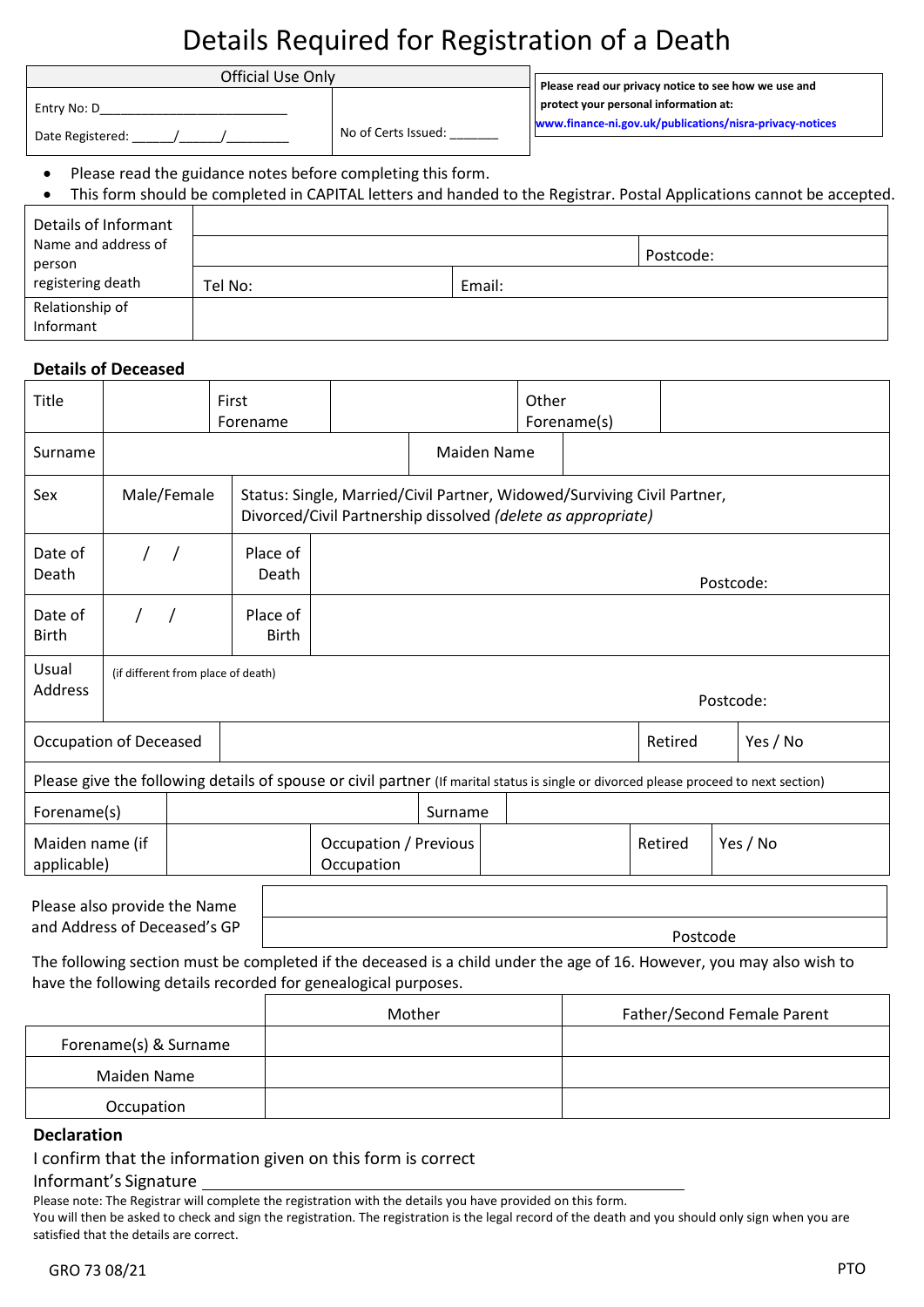# District Registration Offices in Northern Ireland

| <b>DISTRICT</b>                            | <b>OFFICES</b>                                                                          | <b>ADDRESS</b>                                                    |               |  |
|--------------------------------------------|-----------------------------------------------------------------------------------------|-------------------------------------------------------------------|---------------|--|
| <b>ANTRIM &amp;</b><br><b>NEWTOWNABBEY</b> | Antrim Civic Centre, 50 Stiles Way, Antrim,<br><b>BT41 2UB</b><br><b>ANTRIM</b>         |                                                                   | 028 9448 1315 |  |
|                                            | <b>NEWTOWNABBEY</b>                                                                     | Mossley Mill, Newtownabbey,<br><b>BT36 5QA</b>                    | 028 9034 0179 |  |
| <b>ARDS &amp; NORTH DOWN</b>               | <b>BANGOR</b>                                                                           | Town Hall, The Castle, Bangor,<br><b>BT20 4BT</b>                 | 028 9127 8003 |  |
|                                            | <b>NEWTOWNARDS</b>                                                                      | 2 Church Street, Newtownards,<br><b>BT23 4AP</b>                  | 028 9182 4003 |  |
| ARMAGH CITY,<br><b>BANBRIDGE AND</b>       | ARMAGH                                                                                  | The Palace Demesne, Armagh,<br><b>BT60 4EL</b>                    | 028 3752 9615 |  |
| CRAIGAVON                                  | <b>BANBRIDGE</b>                                                                        | Council Offices, Downshire Road,<br>Banbridge, BT32 3JY           | 028 4066 0614 |  |
|                                            | CRAIGAVON                                                                               | Civic Centre, PO Box 66 Lakeview Road,<br>Craigavon, BT64 1AL     | 028 3831 2400 |  |
| <b>BELFAST</b>                             | <b>BELFAST</b>                                                                          | City Hall, Donegall Square, Belfast,<br><b>BT15GS</b>             | 028 9032 0202 |  |
| <b>CAUSEWAY COAST</b><br><b>AND GLENS</b>  | BALLYCASTLE                                                                             | Sheskburn House, 7 Mary Street,<br>Ballycastle, BT54 6QH          | 028 2076 1657 |  |
|                                            | <b>BALLYMONEY</b>                                                                       | Riada House, 14 Charles Street,<br>Ballymoney, BT53 6DZ           | 028 2766 0206 |  |
|                                            | COLERAINE                                                                               | Cloonavin, 66 Portstewart Road, Coleraine,<br><b>BT52 1EY</b>     | 028 7034 7021 |  |
|                                            | LIMAVADY                                                                                | 7 Connell Street, Limavady,<br><b>BT49 OHA</b>                    | 028 7776 0309 |  |
| <b>DERRY CITY AND</b><br><b>STRABANE</b>   | <b>DERRY</b>                                                                            | 14 Magazine Street, Londonderry,<br><b>BT48 6HH</b>               | 028 7125 3253 |  |
|                                            | <b>STRABANE</b>                                                                         | District Council Offices,<br>47 Derry Road, Strabane, BT82 8DY    |               |  |
| <b>FERMANAGH AND</b><br><b>OMAGH</b>       | District Council Offices, The Grange,<br>Mountjoy Road, Omagh, BT79 7BL<br><b>OMAGH</b> |                                                                   | 0300 3031777  |  |
| <b>ENNISKILLEN</b>                         |                                                                                         | County Buildings, 15 East Bridge<br>Street, Enniskillen, BT74 7BW |               |  |
| <b>LISBURN CITY AND</b><br>CASTLEREAGH     | 1 Bradford Court, Upper Galwally, Belfast,<br>CASTLEREAGH<br>BT8 6RB                    |                                                                   | 028 9250 9270 |  |
|                                            | <b>LISBURN</b>                                                                          | Civic Headquarters, lagan Valley Island<br>Lisburn, BT27 4RL      | 028 9250 9263 |  |
| MID AND EAST ANTRIM                        | BALLYMENA                                                                               | Ardeevin, 80 Galgorm Road, Ballymena,<br><b>BT42 1AB</b>          | 028 2563 3179 |  |
|                                            | <b>CARRICKFERGUS</b>                                                                    | Townhall, 11 Antrim Street,<br>Carrickfergus, BT38 7DG            | 028 9335 8224 |  |
|                                            | LARNE                                                                                   | Smiley Buildings, Victoria Road, Larne,<br><b>BT40 1RU</b>        | 028 2826 2385 |  |
| MID ULSTER                                 | <b>COOKSTOWN</b>                                                                        | Burn Road, Cookstown,<br><b>BT80 8DT</b>                          |               |  |
| <b>DUNGANNON</b>                           |                                                                                         | Council Offices, 15 Circular Road,<br>Dungannon, BT71 6DT         | 0300 0132132  |  |
|                                            | MAGHERAFELT                                                                             | 50 Ballyronan Road, Magherafelt<br><b>BT45 6EN</b>                |               |  |
| NEWRY, MOURNE AND<br><b>DOWN</b>           | <b>DOWN</b>                                                                             | Downshire Civic Centre, Ardglass<br>Road, Downpatrick, BT30 6RA   | 033 0137 4041 |  |
|                                            | <b>NEWRY</b>                                                                            | Newry Town Hall, Bank Parade, Newry,<br><b>BT35 6HR</b>           |               |  |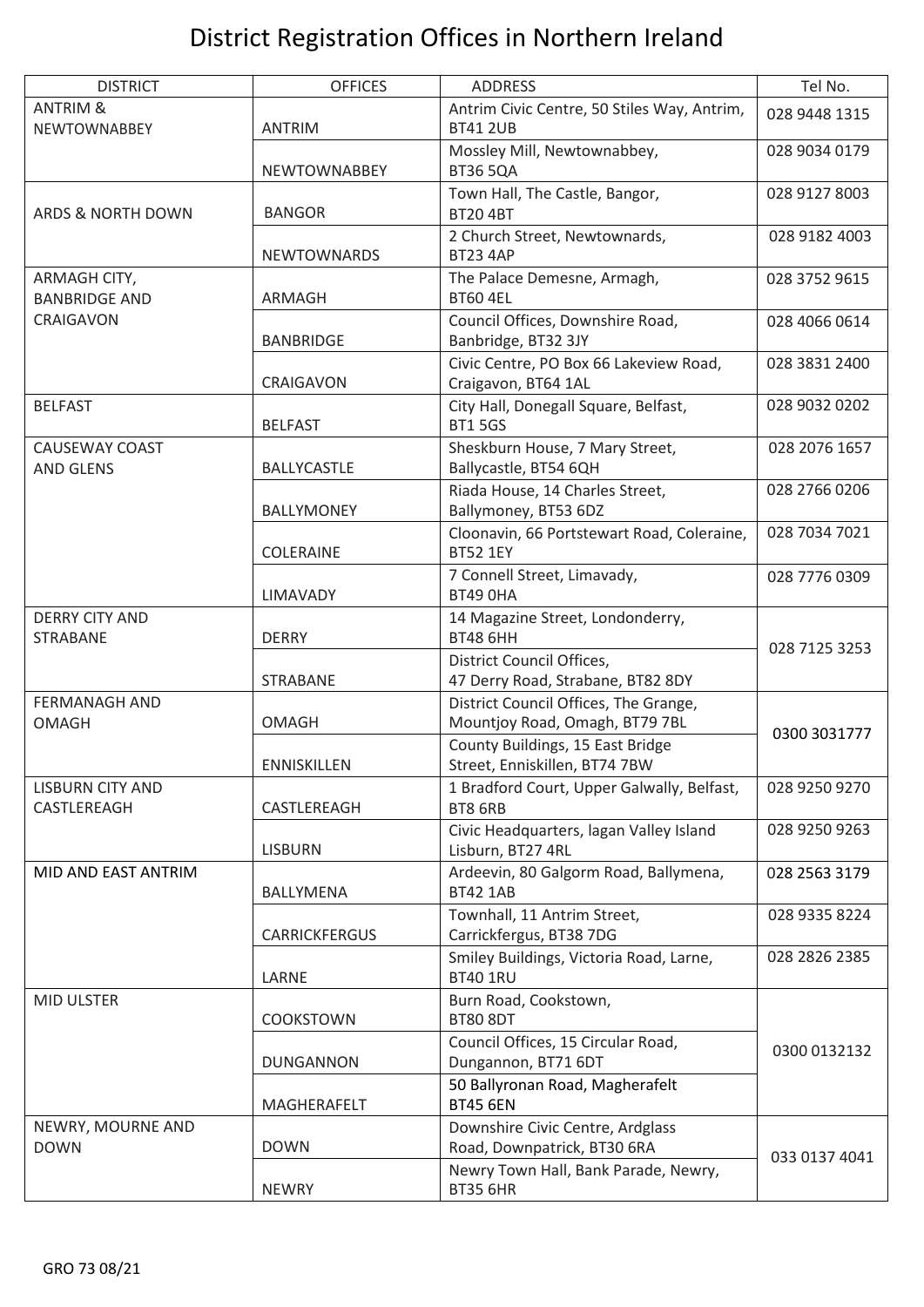### Why register a death?

By law all deaths occurring in Northern Ireland must be registered in Northern Ireland. A death should be registered as soon as possible to allow further arrangements to be made but no later than five days from the date of occurrence except where the matter has been referred to the Coroner.

#### Where can a Death be registered?

In any District Registrar's Office in Northern Ireland.

### What do you need in order to register a Death?

A Medical Certificate of Cause of Death issued by a Doctor who has treated the deceased within twenty-eight days before the date of death. If the deceased had not been seen by a doctor within that period or where the death was not caused by a natural illness the case would have been referred to the Coroner – the Registrar or Funeral Director will advise you.

#### Death referred to Coroner

If a death has been referred to the Coroner, funeral arrangements should not be made before the consent of the Coroner has been obtained.

The death can be registered and a death certificate issued only after the Registrar has received the necessary certificate from the Coroner.

When the Registrar's office receives the appropriate form they will contact a relative of the deceased and ask them to call and register the death.

#### What does it cost to register a death?

There is no cost for registering a death. The only charge will be for the Death Certificate(s), if required.

For deaths registered on or after 17th December 2012, there will be two types of certificates available. A full death certificate which shows the cause of death and a short certificate which does not show the cause of death. Both types of certificate cost the same.

#### Please Note

Information collected on the registration is used for the preparation and supply of statistical information by the Registrar General. For purposes of detection and prevention of crime, information collected may also be passed on to other Government and approved organisations